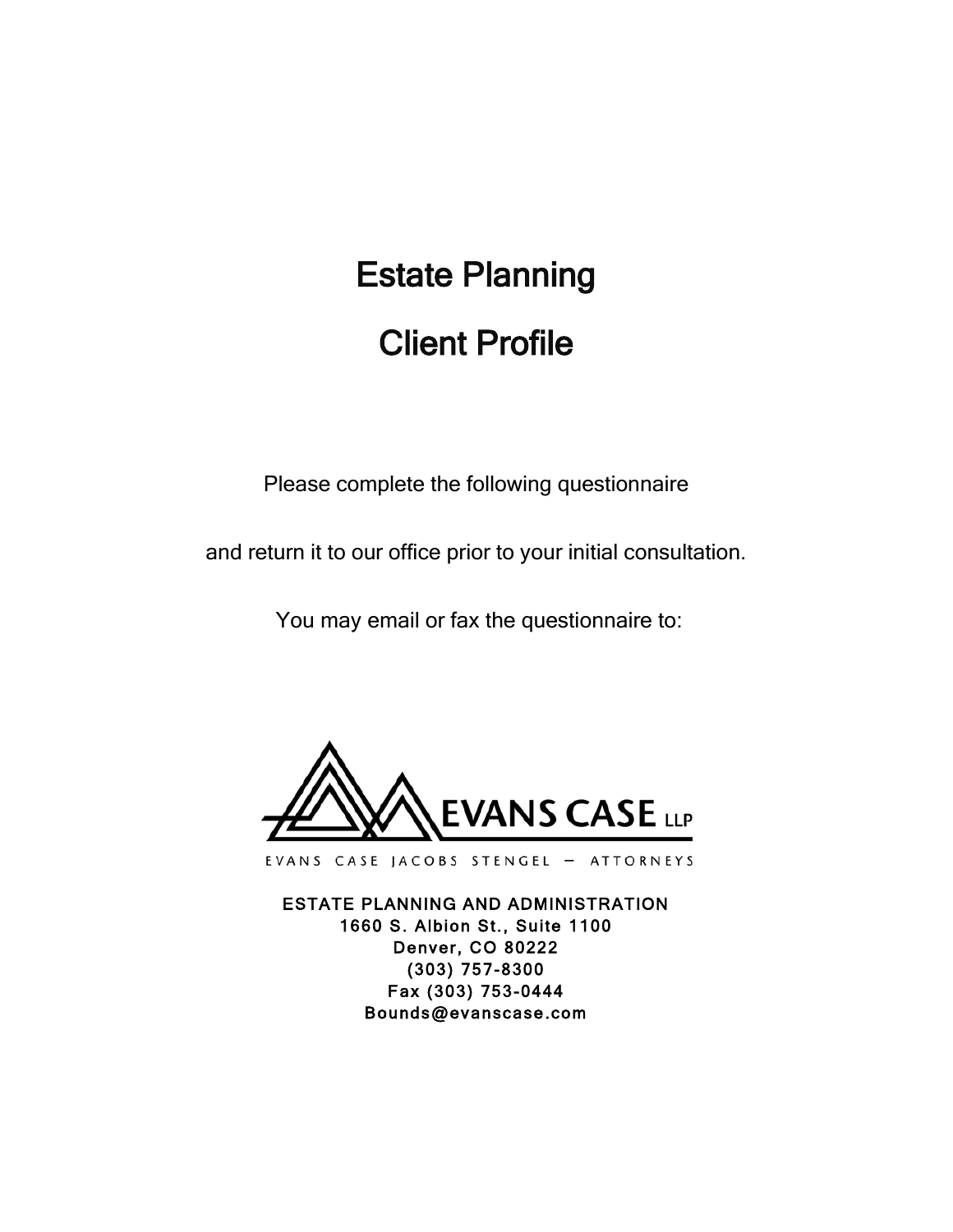## **FAMILY INFORMATION**

| <b>Client One:</b>                                                                                   |  |                    |
|------------------------------------------------------------------------------------------------------|--|--------------------|
|                                                                                                      |  |                    |
| Other Names/Aliases                                                                                  |  |                    |
|                                                                                                      |  |                    |
|                                                                                                      |  |                    |
|                                                                                                      |  |                    |
|                                                                                                      |  |                    |
| <b>Client Two (Spouse):</b>                                                                          |  |                    |
|                                                                                                      |  |                    |
| Other Names/Aliases                                                                                  |  |                    |
|                                                                                                      |  |                    |
| City ____________________________County_______________________State _________Zip____________________ |  |                    |
|                                                                                                      |  |                    |
|                                                                                                      |  |                    |
| <b>Children (If Applicable)</b>                                                                      |  |                    |
|                                                                                                      |  |                    |
|                                                                                                      |  |                    |
|                                                                                                      |  |                    |
|                                                                                                      |  |                    |
|                                                                                                      |  |                    |
|                                                                                                      |  |                    |
|                                                                                                      |  |                    |
|                                                                                                      |  |                    |
|                                                                                                      |  | Number of Children |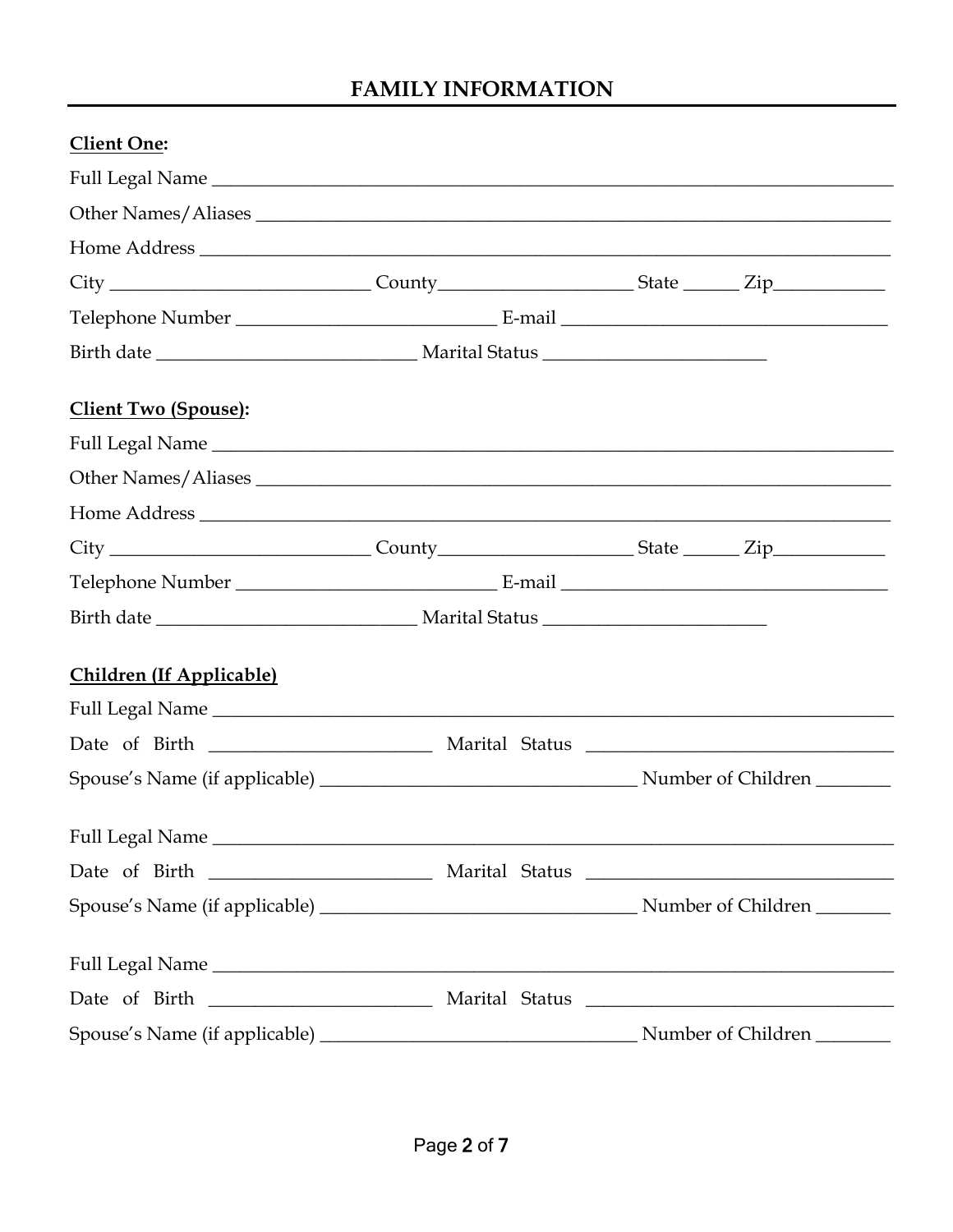# PARENTS & SIBLINGS

| Parents - List Full Legal Name & City, State                                                |                    |                 |                             |
|---------------------------------------------------------------------------------------------|--------------------|-----------------|-----------------------------|
|                                                                                             |                    |                 |                             |
|                                                                                             |                    |                 |                             |
| <b>Siblings - List Full Legal Name &amp; City, State</b>                                    |                    |                 |                             |
|                                                                                             |                    |                 |                             |
| Sibling #2                                                                                  |                    |                 |                             |
|                                                                                             |                    |                 |                             |
|                                                                                             |                    |                 |                             |
|                                                                                             |                    | <b>ADVISORS</b> |                             |
| Accountant                                                                                  |                    |                 |                             |
|                                                                                             |                    |                 |                             |
|                                                                                             |                    |                 |                             |
| <b>Financial Planner</b>                                                                    |                    |                 |                             |
|                                                                                             |                    |                 |                             |
|                                                                                             |                    |                 |                             |
|                                                                                             | <b>FIDUCIARIES</b> |                 |                             |
| <b>Agent for Financial Matters (Client 1)</b>                                               |                    |                 |                             |
|                                                                                             |                    |                 |                             |
| Relationship ___________________________City _________________________________State _______ |                    |                 |                             |
| <b>Agent for Financial Matters (Client 2)</b>                                               |                    |                 |                             |
|                                                                                             |                    |                 |                             |
| Relationship ___________________________City _________________________________State _______ |                    |                 |                             |
| <b>Backup Agent for Financial Matters (Client 1)</b>                                        |                    |                 |                             |
|                                                                                             |                    |                 |                             |
| Relationship ______________________________City ________________________________            |                    |                 | $State$ <sub>________</sub> |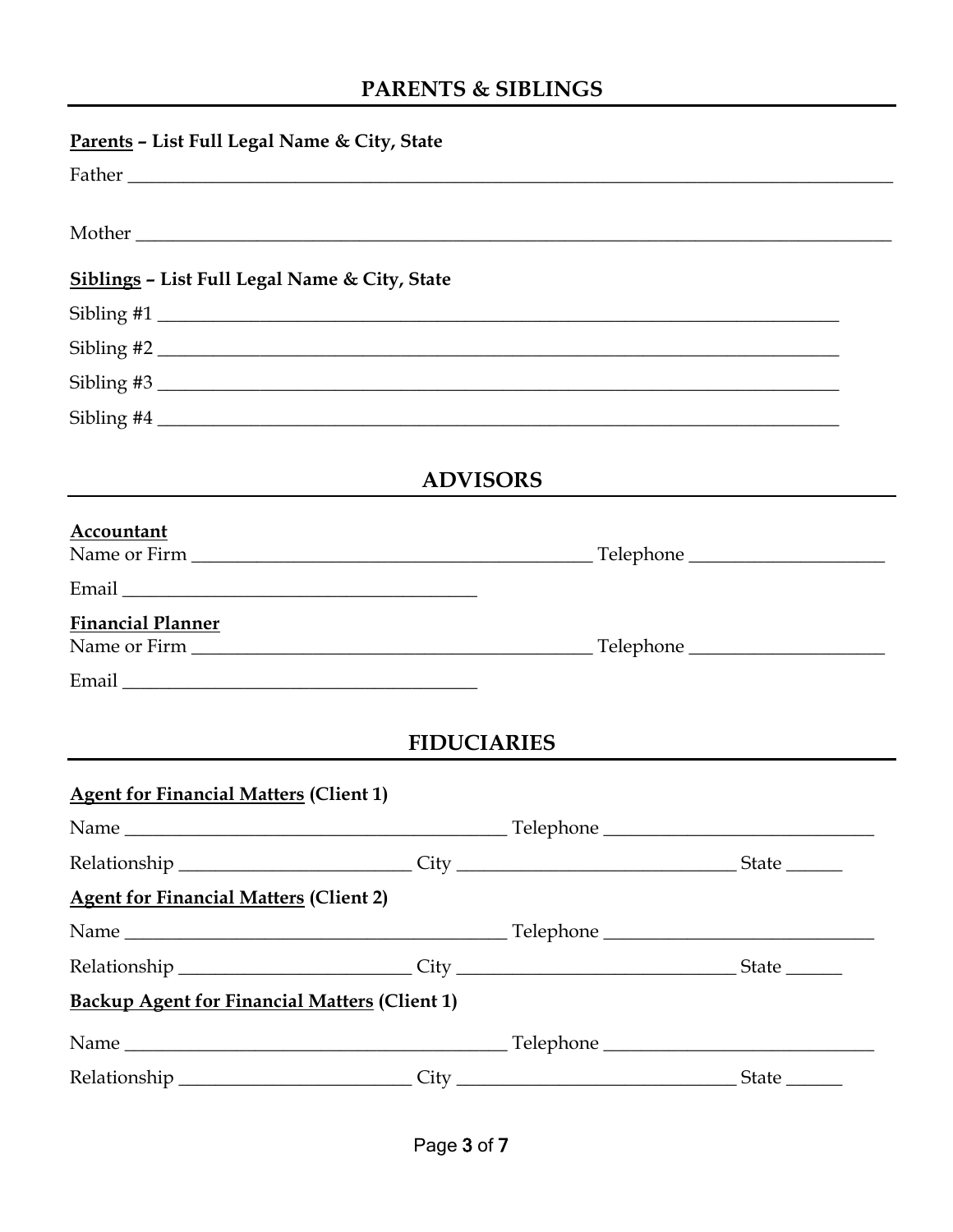# **Backup Agent for Financial Matters (Client 2)**

| Relationship ___________________________City _________________________________State ________         |  |  |
|------------------------------------------------------------------------------------------------------|--|--|
| <b>Personal Representative/Executor (Client 1)</b>                                                   |  |  |
|                                                                                                      |  |  |
| Relationship __________________________City __________________________________State ________         |  |  |
| <b>Backup Personal Representative/Executor (Client 1)</b>                                            |  |  |
|                                                                                                      |  |  |
| Relationship __________________________City __________________________________State ________         |  |  |
| Relationship ___________________________City _________________________________State _______          |  |  |
| Personal Representative/Executor (Client 2)                                                          |  |  |
|                                                                                                      |  |  |
|                                                                                                      |  |  |
| <b>Backup Personal Representative/Executor (Client 2)</b>                                            |  |  |
|                                                                                                      |  |  |
| Relationship __________________________City __________________________________State ________         |  |  |
| Trustee (Client 1)                                                                                   |  |  |
|                                                                                                      |  |  |
|                                                                                                      |  |  |
| Trustee (Client 2)                                                                                   |  |  |
|                                                                                                      |  |  |
|                                                                                                      |  |  |
| <b>Backup Trustee (Client 1)</b>                                                                     |  |  |
|                                                                                                      |  |  |
| Relationship __________________________City __________________________________State _______          |  |  |
| <b>Backup Trustee</b> (Client 2)                                                                     |  |  |
|                                                                                                      |  |  |
| Relationship ___________________________City ___________________________________State ______________ |  |  |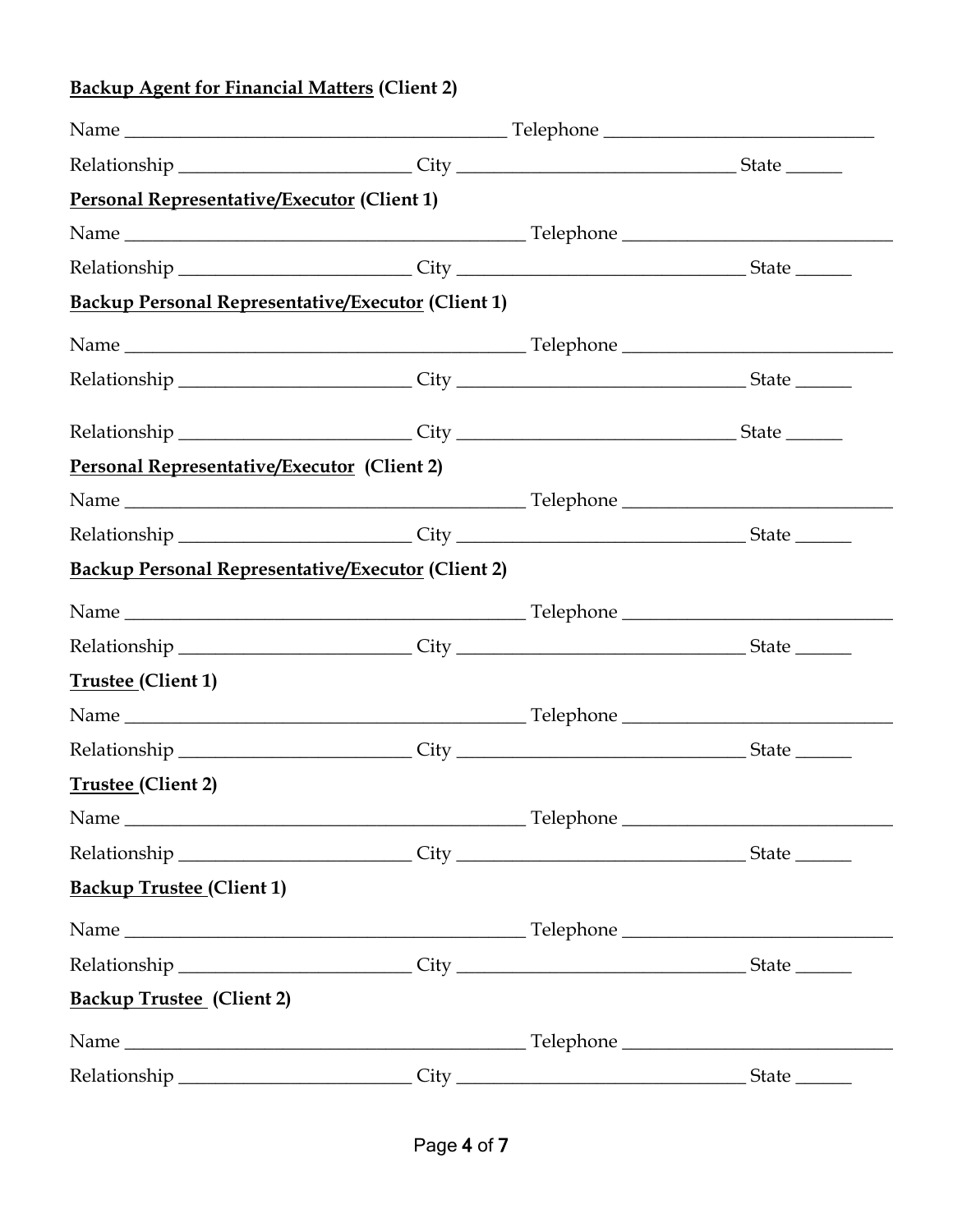# **INFORMATION CONCERNING ESTATE PLANNING GOALS & OBJECTIVES**

| Please check "YES" or "NO" for your answer to applicable questions.                     | <b>YES</b> | <b>NO</b> |
|-----------------------------------------------------------------------------------------|------------|-----------|
| Have you completed previous wills, trusts, powers of attorney or living wills?          |            |           |
| (Please furnish copies of these documents)                                              |            |           |
| Are you a beneficiary of another person's estate plan?                                  |            |           |
| If married, have you and your spouse ever signed a pre-marriage or post-marriage        |            |           |
| agreement? (Please furnish a copy)                                                      |            |           |
| Have you been divorced?                                                                 |            |           |
| Are you making payments pursuant to a divorce or property settlement agreement?         |            |           |
| Are you receiving social security, disability payments, or other governmental benefits? |            |           |
| Are there any persons other than minor children who are dependent on you?               |            |           |
| Do you have a child or other beneficiary with special needs or who receives             |            |           |
| governmental support or benefits due to a disability?                                   |            |           |
| Are you and your spouse (if applicable) United States citizens?                         |            |           |

**Please describe any other goals and objectives, or provide any other information not mentioned previously that might affect your estate plan:** 

**\_\_\_\_\_\_\_\_\_\_\_\_\_\_\_\_\_\_\_\_\_\_\_\_\_\_\_\_\_\_\_\_\_\_\_\_\_\_\_\_\_\_\_\_\_\_\_\_\_\_\_\_\_\_\_\_\_\_\_\_\_\_\_\_\_\_\_\_\_\_\_\_\_\_\_\_\_\_\_\_\_\_\_\_\_\_\_\_**

**\_\_\_\_\_\_\_\_\_\_\_\_\_\_\_\_\_\_\_\_\_\_\_\_\_\_\_\_\_\_\_\_\_\_\_\_\_\_\_\_\_\_\_\_\_\_\_\_\_\_\_\_\_\_\_\_\_\_\_\_\_\_\_\_\_\_\_\_\_\_\_\_\_\_\_\_\_\_\_\_\_\_\_\_\_\_\_\_**

**\_\_\_\_\_\_\_\_\_\_\_\_\_\_\_\_\_\_\_\_\_\_\_\_\_\_\_\_\_\_\_\_\_\_\_\_\_\_\_\_\_\_\_\_\_\_\_\_\_\_\_\_\_\_\_\_\_\_\_\_\_\_\_\_\_\_\_\_\_\_\_\_\_\_\_\_\_\_\_\_\_\_\_\_\_\_\_\_**

**\_\_\_\_\_\_\_\_\_\_\_\_\_\_\_\_\_\_\_\_\_\_\_\_\_\_\_\_\_\_\_\_\_\_\_\_\_\_\_\_\_\_\_\_\_\_\_\_\_\_\_\_\_\_\_\_\_\_\_\_\_\_\_\_\_\_\_\_\_\_\_\_\_\_\_\_\_\_\_\_\_\_\_\_\_\_\_\_**

**\_\_\_\_\_\_\_\_\_\_\_\_\_\_\_\_\_\_\_\_\_\_\_\_\_\_\_\_\_\_\_\_\_\_\_\_\_\_\_\_\_\_\_\_\_\_\_\_\_\_\_\_\_\_\_\_\_\_\_\_\_\_\_\_\_\_\_\_\_\_\_\_\_\_\_\_\_\_\_\_\_\_\_\_\_\_\_\_**

**\_\_\_\_\_\_\_\_\_\_\_\_\_\_\_\_\_\_\_\_\_\_\_\_\_\_\_\_\_\_\_\_\_\_\_\_\_\_\_\_\_\_\_\_\_\_\_\_\_\_\_\_\_\_\_\_\_\_\_\_\_\_\_\_\_\_\_\_\_\_\_\_\_\_\_\_\_\_\_\_\_\_\_\_\_\_\_\_**

**\_\_\_\_\_\_\_\_\_\_\_\_\_\_\_\_\_\_\_\_\_\_\_\_\_\_\_\_\_\_\_\_\_\_\_\_\_\_\_\_\_\_\_\_\_\_\_\_\_\_\_\_\_\_\_\_\_\_\_\_\_\_\_\_\_\_\_\_\_\_\_\_\_\_\_\_\_\_\_\_\_\_\_\_\_\_\_\_**

**\_\_\_\_\_\_\_\_\_\_\_\_\_\_\_\_\_\_\_\_\_\_\_\_\_\_\_\_\_\_\_\_\_\_\_\_\_\_\_\_\_\_\_\_\_\_\_\_\_\_\_\_\_\_\_\_\_\_\_\_\_\_\_\_\_\_\_\_\_\_\_\_\_\_\_\_\_\_\_\_\_\_\_\_\_\_\_\_**

**\_\_\_\_\_\_\_\_\_\_\_\_\_\_\_\_\_\_\_\_\_\_\_\_\_\_\_\_\_\_\_\_\_\_\_\_\_\_\_\_\_\_\_\_\_\_\_\_\_\_\_\_\_\_\_\_\_\_\_\_\_\_\_\_\_\_\_\_\_\_\_\_\_\_\_\_\_\_\_\_\_\_\_\_\_\_\_\_**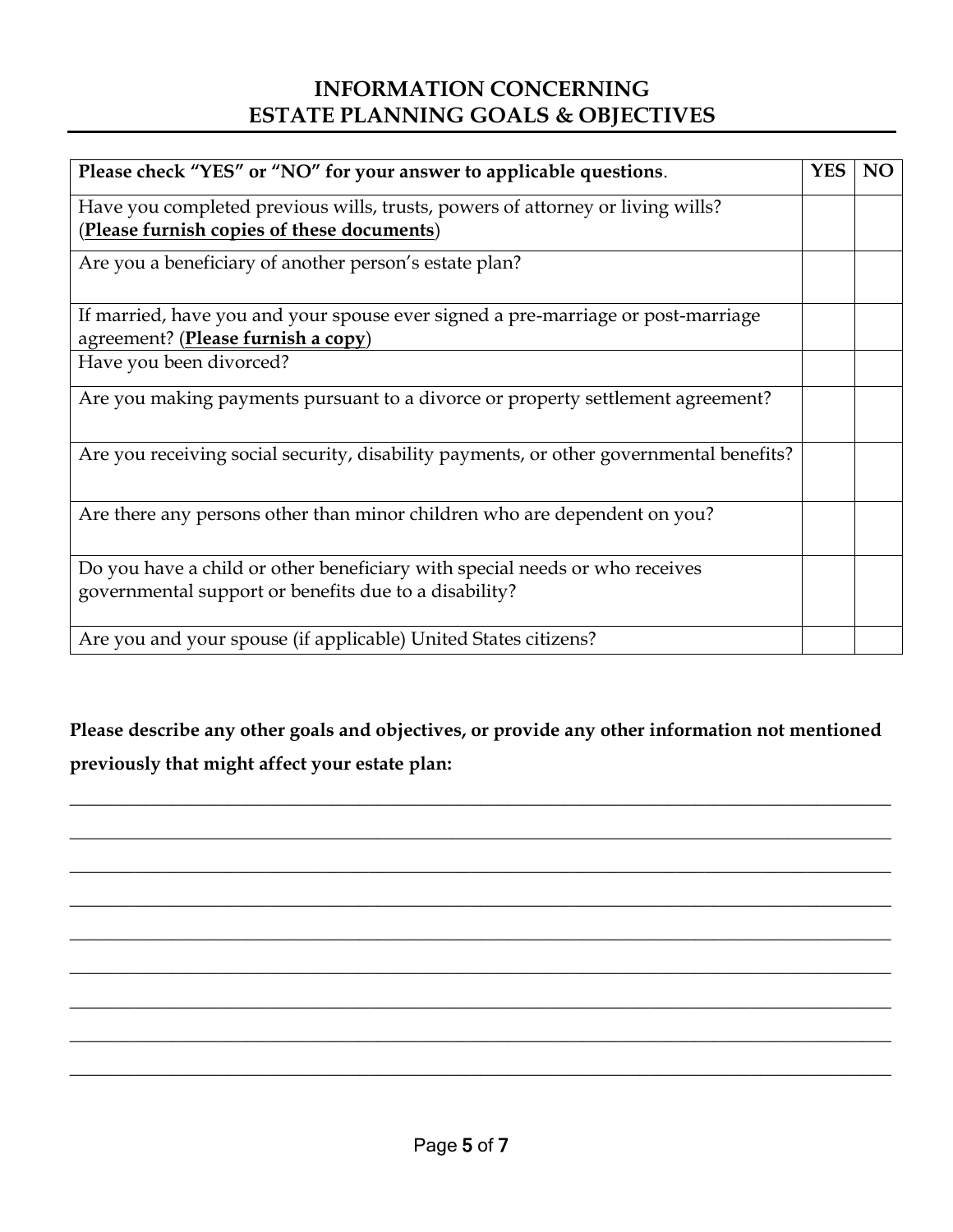#### **ASSET SUMMARY AND FINANCIAL INFORMATION**

# **REAL PROPERTY**

| <b>ADDRESS</b> | <b>OWNER</b> | <b>VALUE</b> |
|----------------|--------------|--------------|
|                |              |              |
|                |              |              |
|                |              |              |
|                |              |              |

# **BANK ACCOUNTS**

| <b>BANK/FINANCIAL INSTITUTION</b> | <b>TYPE</b> | <b>OWNER</b> | <b>VALUE</b> |
|-----------------------------------|-------------|--------------|--------------|
|                                   |             |              |              |
|                                   |             |              |              |
|                                   |             |              |              |
|                                   |             |              |              |
|                                   |             |              |              |
|                                   |             |              |              |

# **INVESTMENTS**

| <b>FINANCIAL INSTITUTION</b> | <b>TYPE</b> | <b>OWNER</b> | <b>VALUE</b> |
|------------------------------|-------------|--------------|--------------|
|                              |             |              |              |
|                              |             |              |              |
|                              |             |              |              |
|                              |             |              |              |
|                              |             |              |              |
|                              |             |              |              |

### **RETIREMENT ACCOUNTS**

| <b>FINANCIAL INSTITUTION</b> | <b>TYPE</b> | OWNER | <b>VALUE</b> |
|------------------------------|-------------|-------|--------------|
|                              |             |       |              |
|                              |             |       |              |
|                              |             |       |              |
|                              |             |       |              |
|                              |             |       |              |
|                              |             |       |              |